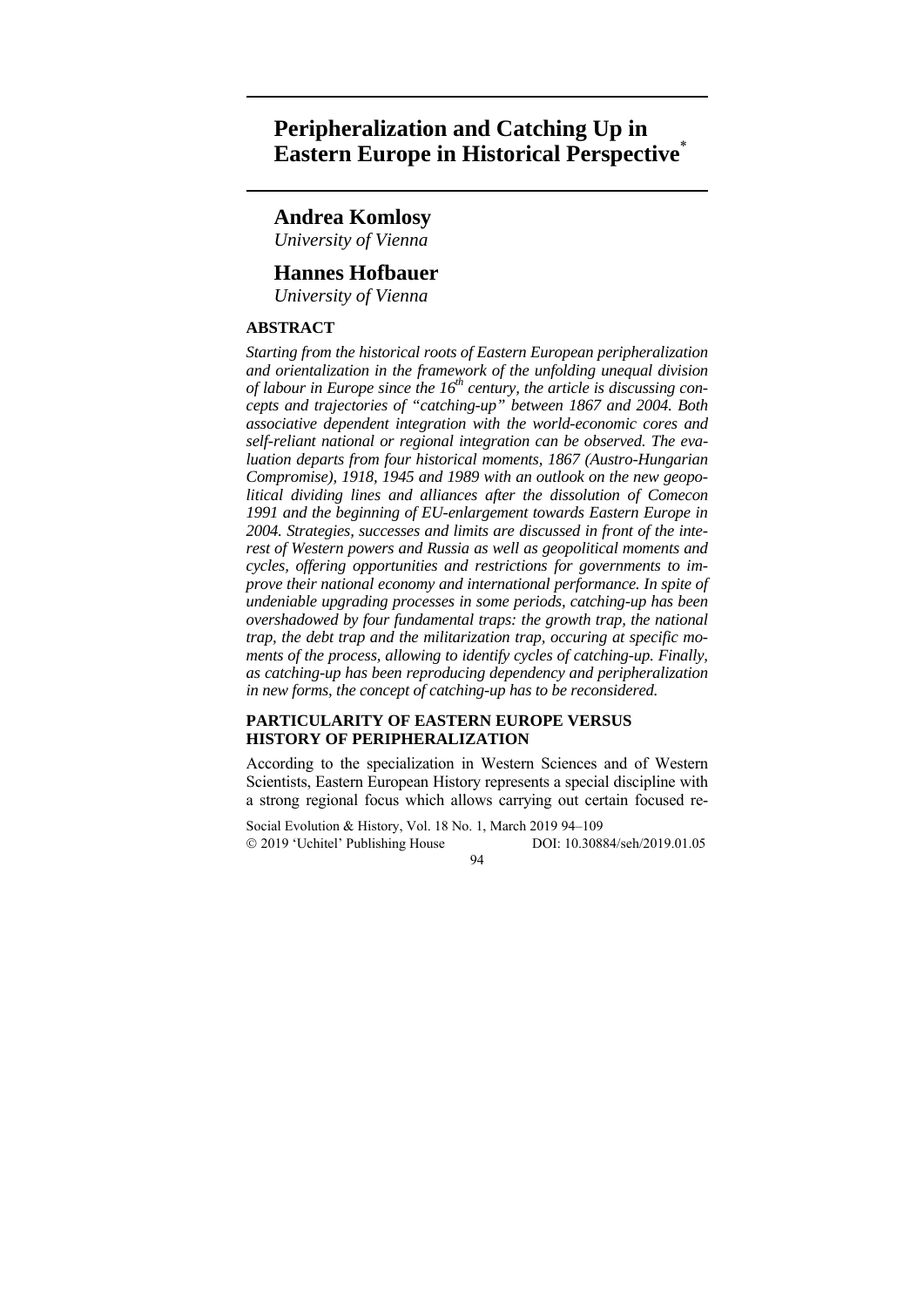search. However, it risks losing the connection with the rest of Europe and the rest of the world, although Eastern Europe has had a long tradition of inter-regional interaction with other world regions. While Western particularities became universalized, the developments in Eastern Europe are put on a different agenda: they deserve interest and research, but only as a particular problem, which does not follow the general pattern of development. They are analyzed whether and to which extent they fulfil, or lag behind Western Europe. Trapped in an asymmetric comparison, Eastern Europe is conceived weaker, delayed, backward, nourishing racist interpretations for its inferiority, and justifying Western expansion, conquest, or annihilation (Hofbauer 2007; Kappeler 2002). In a radical understanding, Eastern Europe is defined out of Europe; at the same time its 'orientalization' allowed considering Western Europe to represent the norm of 'civilization'. In comparison with non-Christian cultures, which were denied the potential to develop modern societies by their own efforts, Eastern Europe due to its Christianity was considered to be a part of the same 'universal family', a kind of younger brother, who has the potential to assimilate and catch-up with the West.

When mapping Eastern Europe one has to take account of shifting borders and shifting notions and connotations of 'East' and 'West'. It was not before the age of the Enlightenment, that the European 'North' was converted into 'Eastern Europe' (Wolff 1994). Only after the European cores had shifted north-west-wards, the equation of 'barbarism' with the 'North', rooted in Greek and Roman antiquity, was replaced by the 'East', thus separating 'Eastern Europe' from 'Europe'. This change of location reflects the endeavours of the North West European powers to identify Russian territorial aspirations – even if they expressed the Russian wish to copy and to compete with Western patterns – with 'barbarism', or 'Asiatic despotism', attributed to tsarist absolutism, state communism, or post-communist oligarchic capitalism (Hofbauer 2016). The stigma of barbarism was not limited to Russia, however. In the view of contemporary Western politicians, philosophers, and travellers, since the eighteenth century the European East started, when the rivers Oder/Odra, Leitha or Drau/Drava were crossed, and it included Polish, Hungarian and Ottoman controlled territories, long before they became part of the 'Eastern Bloc' under Soviet dominance after World War II. With the exception of Yugoslavia and Albania, two other models of state socialism, Eastern Europe was united only when the Soviet Union, the hegemonic power which dominated the region beyond its state borders between 1945 and 1989/91, forged a sort of regional integration according to Soviet guide-lines (COMECON, Warsaw Treaty Organisation). When the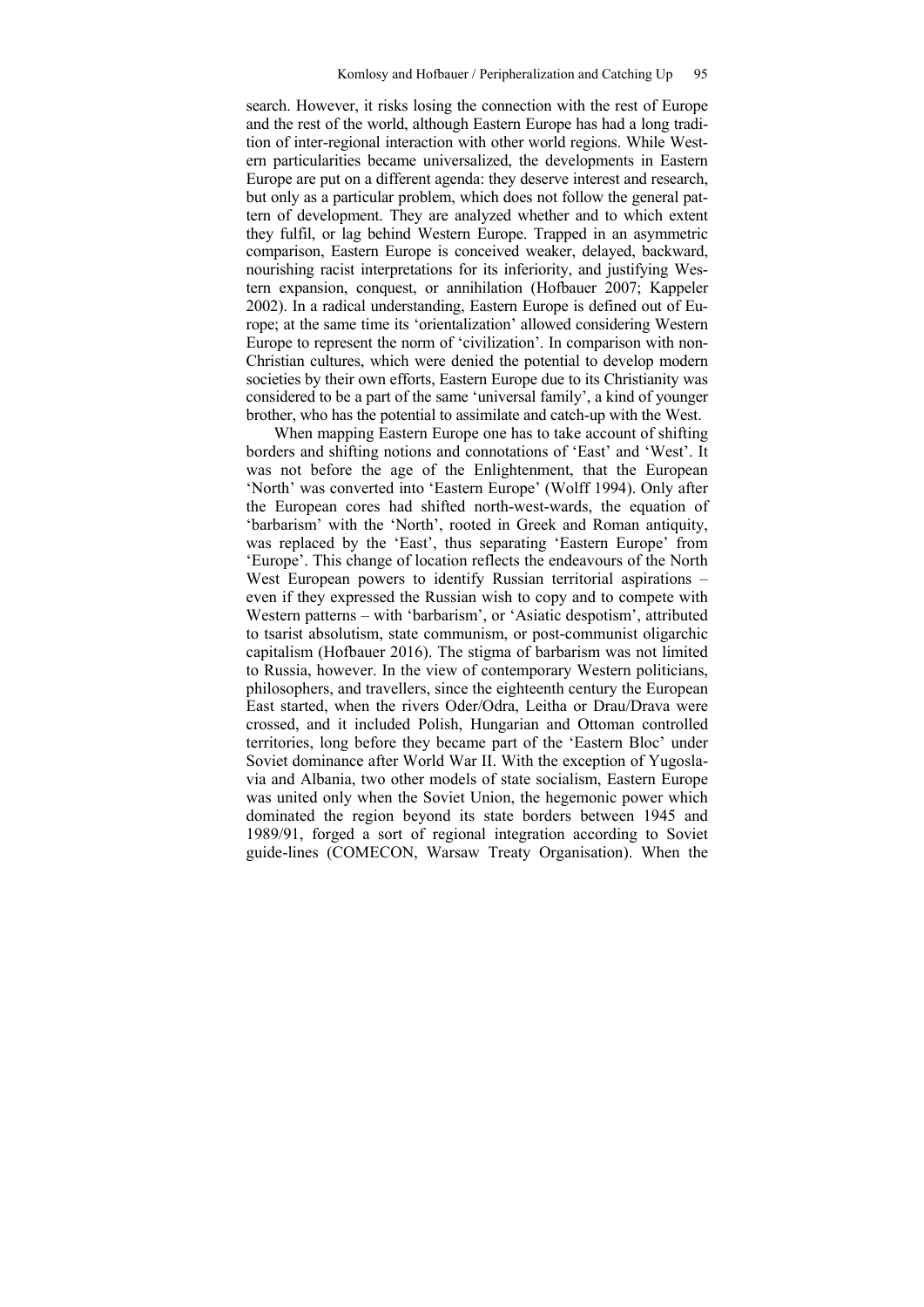Soviet bloc, as well as Yugoslav unity broke apart, Eastern Europe did not 'return to Europe', as many post-communist citizens and statesmen longed for. Eastern Europe experienced a re-translation of the political-ideological antagonism of the period of block confrontation into its previous 'otherness', based on the idea of Western superiority, imposed on Eastern Europe by economic, political, military, and cultural means.

Although Russia has always been part of Eastern Europe, it is  $-$  except for its hegemonic role – not part of our investigation. Russia differed and differs from the other Eastern European regions because of its imperial constitution, sheer size, number of inhabitants, and military power. The Eastern European regions were characterized by changing statehood, shifting external domination, and limited political sovereignty. Vast territories suffered occupation or annexation by – competing – Great Powers, including the Russian Empire, which at the same time became itself economically dependent from Western Europe. Eastern Europe in our context means: the peripheral eastern parts of the Habsburg Monarchy (resp. its successor states Slovakia, Hungary, Slovenia, Croatia, partly Romania and Poland); so Bohemia, Moravia and the later Republic of Austria which were industrial centres of the Monarchy will not be included into the considerations. But we include Poland, which was partitioned between Prussia, Austria and Russia, as well as the Balkans (often referred to as 'South Eastern Europe') under Ottoman respectively Habsburg rule (Albania, Bosnia and Herzegovina, Bulgaria, Macedonia, Montenegro, Serbia, and partly Romania). This notion of Eastern Europe also includes the Baltic parts of the Tsarist Empire, Latvia, Estonia and Lithuania. So rather than on 'Eastern Europe', which also contains Russia and the European successor states of the Soviet Union, we focus on a 'Europe in between', squeezed between the ascending project of the EU-integration and the declining project of Soviet Union and Yugoslav disintegration. Shifting political positions among the countries waiting for the EU-membership have impacts on the composition of this region, which – in modification of Jenö Szücs' 'Three historical regions of Europe' (Szücs 1983) – can be considered a 'Third Europe' between East and West.

The regions, countries and inhabitants of this 'Europe in between' are located between three historical European spiritual centres: Rome – Constantinople – Moscow. The latter exercised shifting and competing historical influence on the region, and they still shape the region, its external alliances and internal conflicts. Secularization only superficially replaced interference and attraction of these centres. In the case of Rome, there were new political centres, representing Catholic (com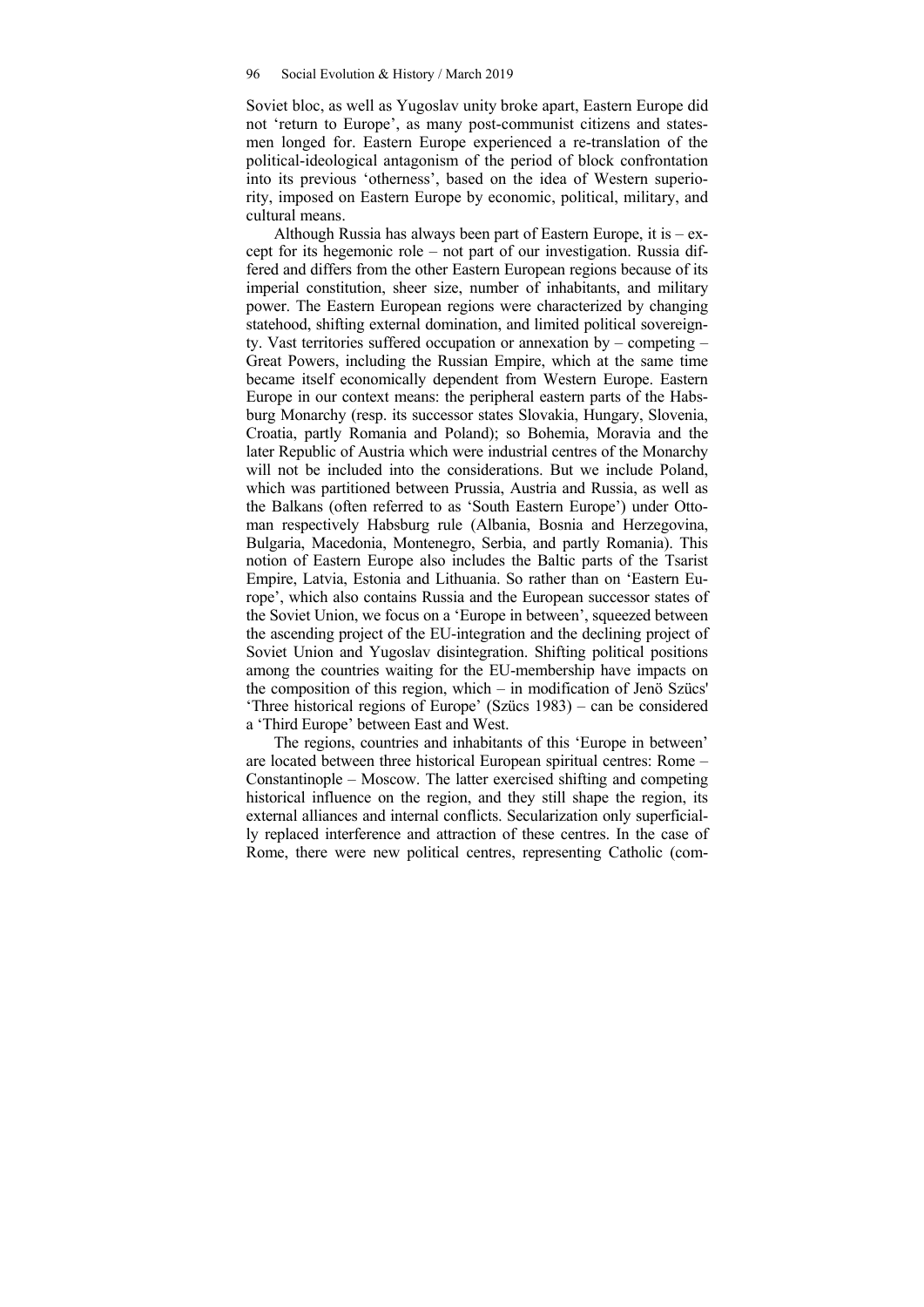promising with Protestantism because they failed to ban it) universalism: Paris, Vienna, and – since the political integration and the enlargement of the European Union – Brussels, where at the beginning of the twenty-first century the power of attraction is concentrated. Brussels outrivalled Istanbul (which took over the Byzantine heritage) and Moscow, which rejected Constantinople as a spiritual centre for Russian Orthodoxy after it had become the capital of the Ottoman Empire in 1453. After the Russian/Soviet Revolution the spiritual lead of Moscow was based on the communist ideology, its collapse did not only concern political integration, but also the attraction of Russia as a cultural centre.

One way of liberating Eastern European history from its enclosure within the dichotomy of European East-West comparison is to ask for interrelations with other parts of the world. From this perspective, the Eastern European regions show the characteristic features of peripherality in political or economic respects. Its 'orientalization' is based on the same pattern, which was applied for the Asian regions.

By using the concepts of world-system analysis the differences between regions can be translated into imbalances in regional development, which are embedded and thus can be explained within a system of unequal division of labour on an inter-regional or inter-national level. As a consequence, the peripheralization is not regarded as an exception. an anomaly, or a divergence: it is interpreted to be a necessary and characteristic feature of the process of capital accumulation, which depends upon the combination of different modes of production, forms and organisations of labour, and levels of income in different world regions, thus shaping cores and peripheries.

### **ATTEMPTS TO CATCH UP WITH THE WEST**

According to the theoretical framework of the World-System theory (compare Chase-Dunn 1982; Hofbauer and Komlosy 2000; Nolte 1982; Wallerstein 1974–1989), Eastern Europe fulfilled and still fulfils peripheral functions in the capitalist world system, at least since the sixteenth-seventeenth centuries when the economic centres had shifted from Northern Italy and Southern Germany to the Atlantic coast. According to specific demands at specific time peripheral regions supply the core regions with raw materials, agricultural products, labour force, industrial capacities (*e.g.,* extended work-benches, made-to-order-production) or military services (soldiers, buffer zones, military facilities). There is much historical evidence for the economic dependency of East European regions, unequal exchange and transfer of values allowing for the rise of North Western Europe to become a hegemonic core. However, to a certain extent, world-system analysts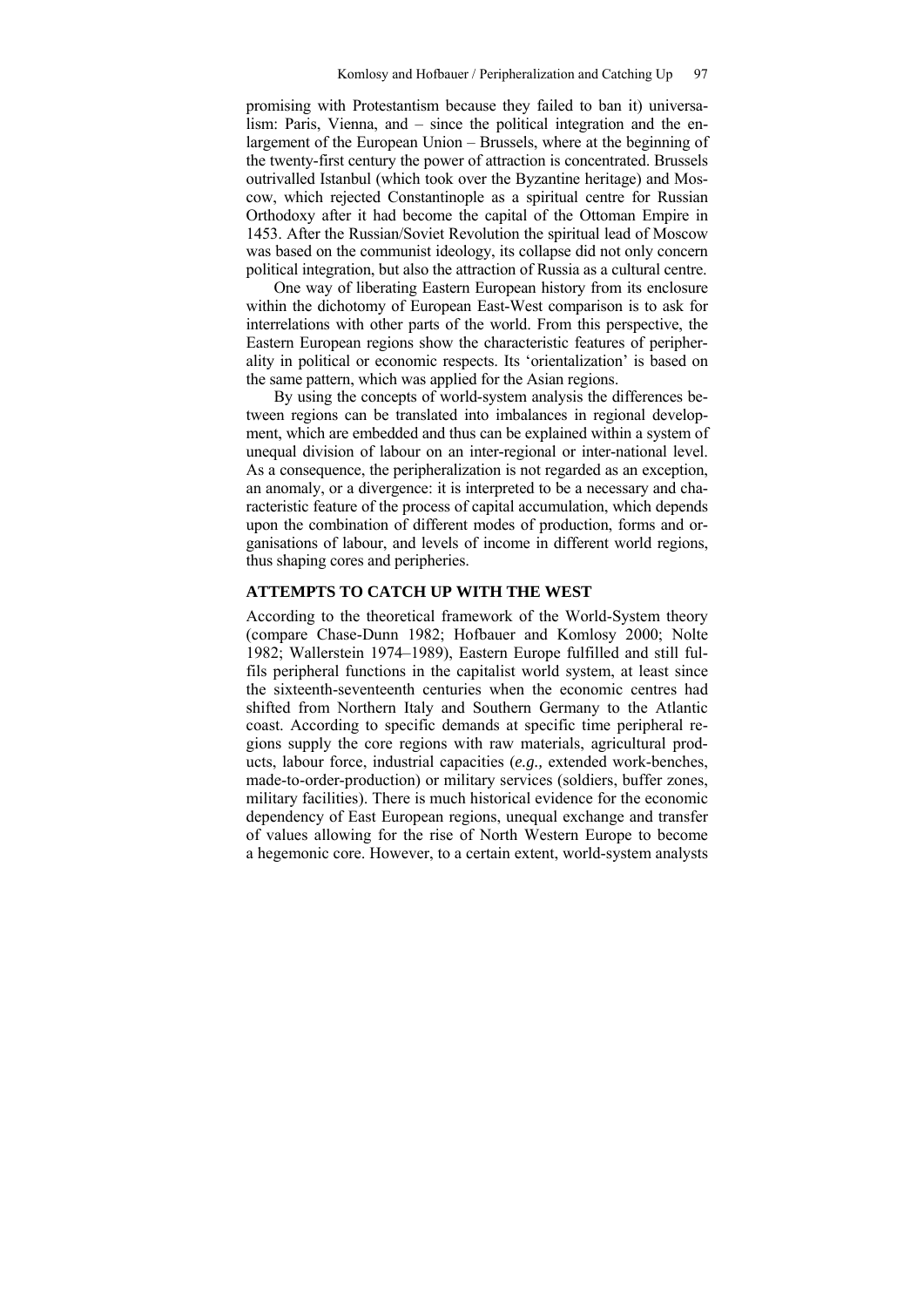fell into the trap, set up by the invention of Eastern European unity in the age of the Enlightenment, which served to underline Western European 'civilization' to represent the universal standards of human development.

On the other hand, one can hardly deny the economic gap and the functional integration of the Eastern European regions into a Westernled world economy. There have always been attempts to overcome the peripheral status by catching-up efforts (Nolte 1991; Kappeler 2002; Komlosy 2012; Senghaas 1982). So Eastern Europe can be regarded as peripheral part of a modernization process which is centred in Western (and Central) Europe, which needs and creates peripheries. In this scenario Eastern Europe is part of the global 'South' and its deficiencies result from the underdevelopment caused by its peripheral integration into the unequal division of labour with the 'North', which in the case of Eastern Europe is situated in the 'West'. Conversely, from an Eastern European point of view the modernization can also be treated as aimed at overcoming the structural dependency from the North/West by establishing economic, political, and cultural developments controlled by local/regional interests. These attempts were embedded into the competition between the Great Powers of Western and Central Europe, the Russian and the Ottoman Empires (and their successors), for whom Eastern Europe did not only fulfil economic, but military and strategic functions as well.

We claim that catching-up modernization requires favourable economic, social, and political conditions; historical turning points to overcome peripheralization which depend on a coincidence of internal and external factors occurred in 1867, 1918, 1945, and 1989/91. Successful modernization is not so much depending upon a particular political system, but on a constellation of possible strength which allows the political regulation of the accumulation process in the interest of local/regional forces. Successes and failures are not only due to internal policy and measurements (development policies; internal blockages, *e.g*., lack of reform, lack of capital, deficiencies of markets, innovation, planning …); at the same time they depend on shifts in economic conjunctures (*e.g*., from an expanding to a recessive cycle), and a changing global situation.

## **POINTS OF DEPARTURE FOR CATCHING UP MODERNIZATION**

To illustrate our arguments we take examples from various Eastern Europe states and regions. The time frame is marked by the Dual Settlement of the Habsburg Monarchy (1867) and the accession of eight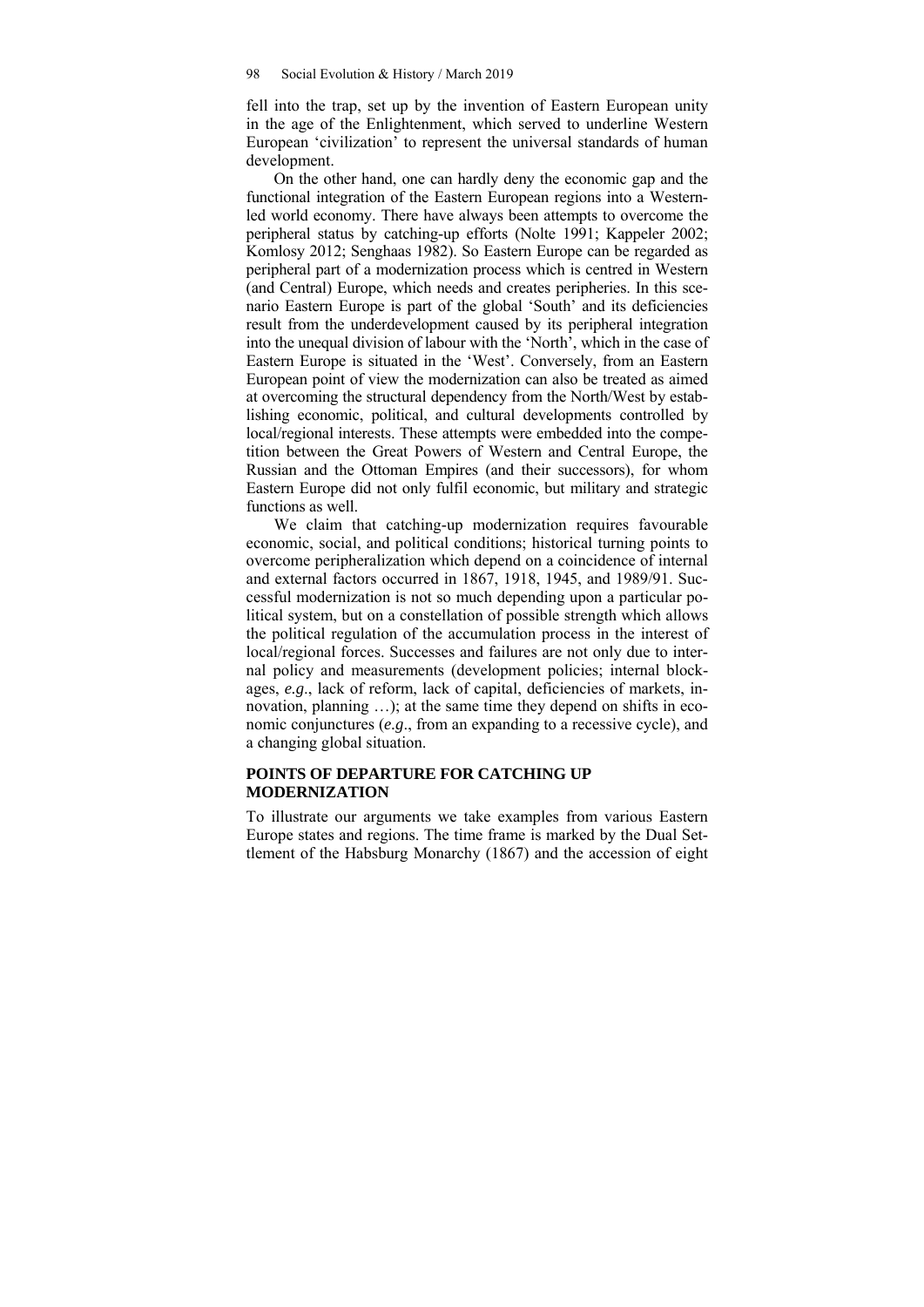Eastern European states to the European Union (2004). The focus is on a long term comparative perspective, trying to relate political and economic cycles with specific historical events, shaping historical periods and turning points:

1867–1914/18: Period of the Austro-Hungarian Dual Settlement or Compromise;

1918–1939: Interwar period of new state sovereignty;

1938–1945: Period of German expansion and association with Nazi Germany;

1945–1989: Period of socialist catching-up under Soviet hegemony;

1989ff: Period drawing new lines along Western interests polarizing different regions, or 'nations' according to their ability for integration with the West.

*1867* 

There were earlier examples of new states aiming to overcome the integration with their former colonial power, the Ottoman Empire, like Serbia (1830) or Romania (1856). In their cases the focus was on the establishment of independent political institutions, while economic dominance was already exercised from Western and Central Europe, when the Ottomans were still in power; dependency from the West could hardly be tackled, as these powers were considered to guarantee state sovereignty vis-à-vis the Ottoman Empire. So we open the period of catching-up of former internal colonies with the case of Hungary. In 1867 as a consequence of the 'Dual Settlement' (Compromise), Hungary gained quasi independence from the Austrian Habsburg State. Both states were united by a personal union and common institutions in the field of foreign policy, foreign trade, and military affairs. The Hungarian government could now pursue national politics and at the same time profit from a strong ally in military affairs and the defence of its protectionist trade policies. There were undeniable successes in industrial development, build-up of infrastructure and industrial production, up-grading of exports and the improvement of various social indicators. However, catching-up was limited to a few extracting sectors, which span off processing capacities. It was limited to a few core regions, increasing the gap between urban and industrial centres and rural peripheries, which caused masses of impoverished agricultural labourers into migration. The success of catching-up relied on foreign debts and investments, in the first phase Austrian (and Bohemian) ones, which – step by step – were replaced by French and British ones, thus reflecting the competition among cores for the control of peripheries. Austria lost this race in Hungary to the Western banks and investors.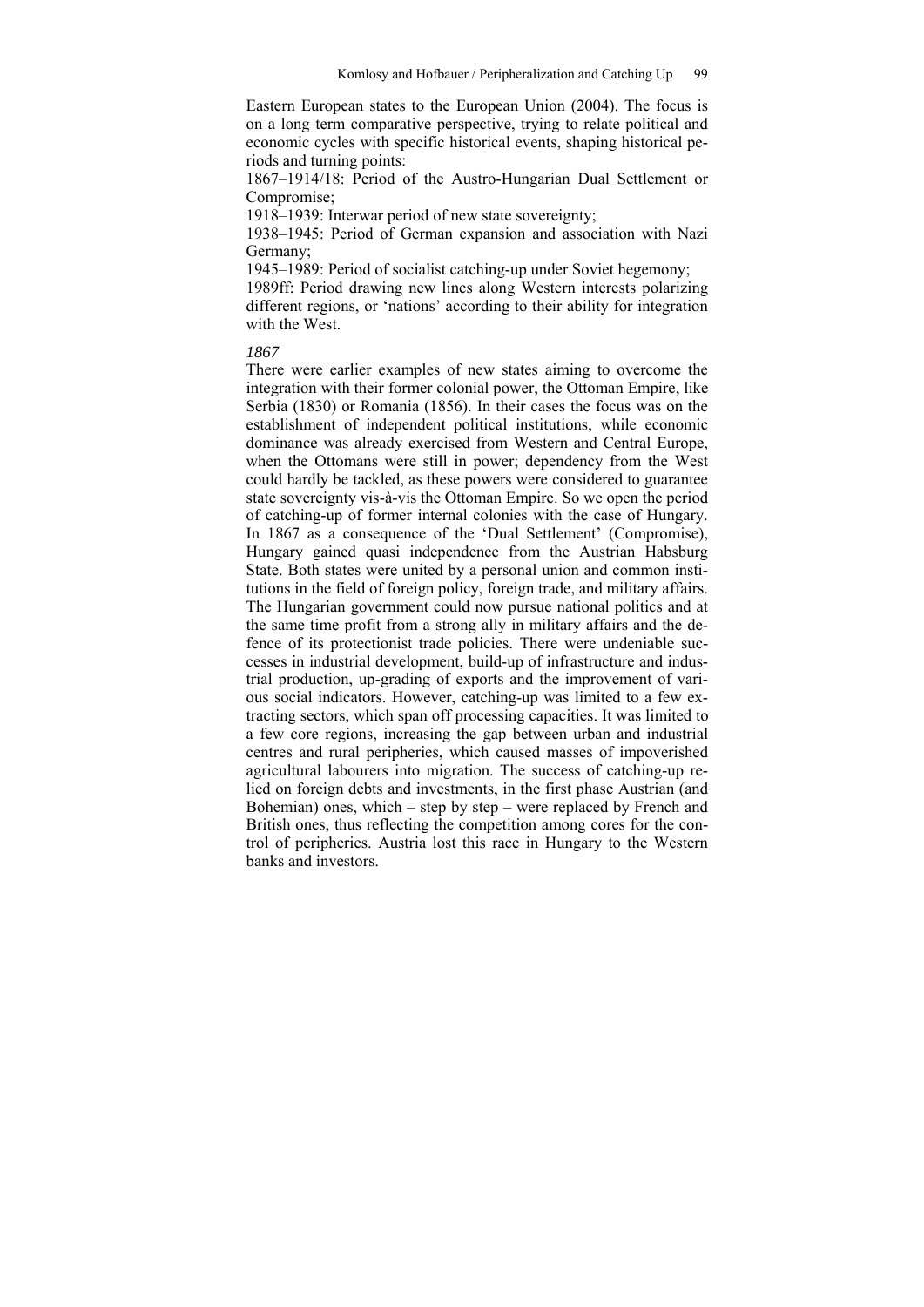#### *1918*

With the breakup of the Habsburg, the Hohenzollern and the Romanov Empires in 1918, the number of independent states in the European periphery increased; the restructuring of the Balkan peninsula interstate borders gave rise to the new Kingdom of Serbs, Croats and Slovenes (SHS-Yugoslavia). The catching-up attempts in Eastern and South Eastern Europe met their limits very soon, however. In some states, the export oligarchies heavily contested reforms because they would undermine their traditional privileges, which they were granted by the former dynastic courts. Where reforms were carried out, they were confined by lack of capital and training, as well as the decline of prices and markets during the Great Depression of 1929/31. The following rapprochement of most Eastern European governments with Nazi-Germany was, on the one hand, inspired by the search for new export markets, and on the other hand, it was fuelled by the aspirations of national enlargement, which were cultivated in many states after the Peace Treaties of 1919/20.

#### *1945*

The liberation from Nazi Germany opened another chance for the Eastern European countries to modernize state and economy. The geopolitical situation of the Soviet occupation, Western embargo and communist take-over opened the field for a catching-up model, which differed from the post-World War I situation. It was based on nationalization, state planning and the dominant role of a state party, on forced industrialization and a delinking from the Capitalist West, the Soviet answer to the involuntary delinking by the Western embargo policy. Instead of a strong intra-Comecon integration based on specialization and international division of labour, the priority was given to national industrialization and self-reliant economic structures in each individual state.

From a Western perspective the socialist model for a long time was only discussed in terms of political ideological premises, primarily if it was wishful to establish a socialist society, and secondly, if this aim was achievable and achieved by the Soviet type socialism. The East-West relations were a peculiar field of international politics, which were not at all related to the development discourse, which was limited to non-European countries. Until today the development issues and 'Eastern Europe' are considered to be separate topics. Thanks to the global approach of the world-system analysis, the Soviet Union and Eastern Europe were finally integrated into the development discourse. This gave way to an evaluation of socialism as a means of catching-up development policy. As a result, the political and economic measure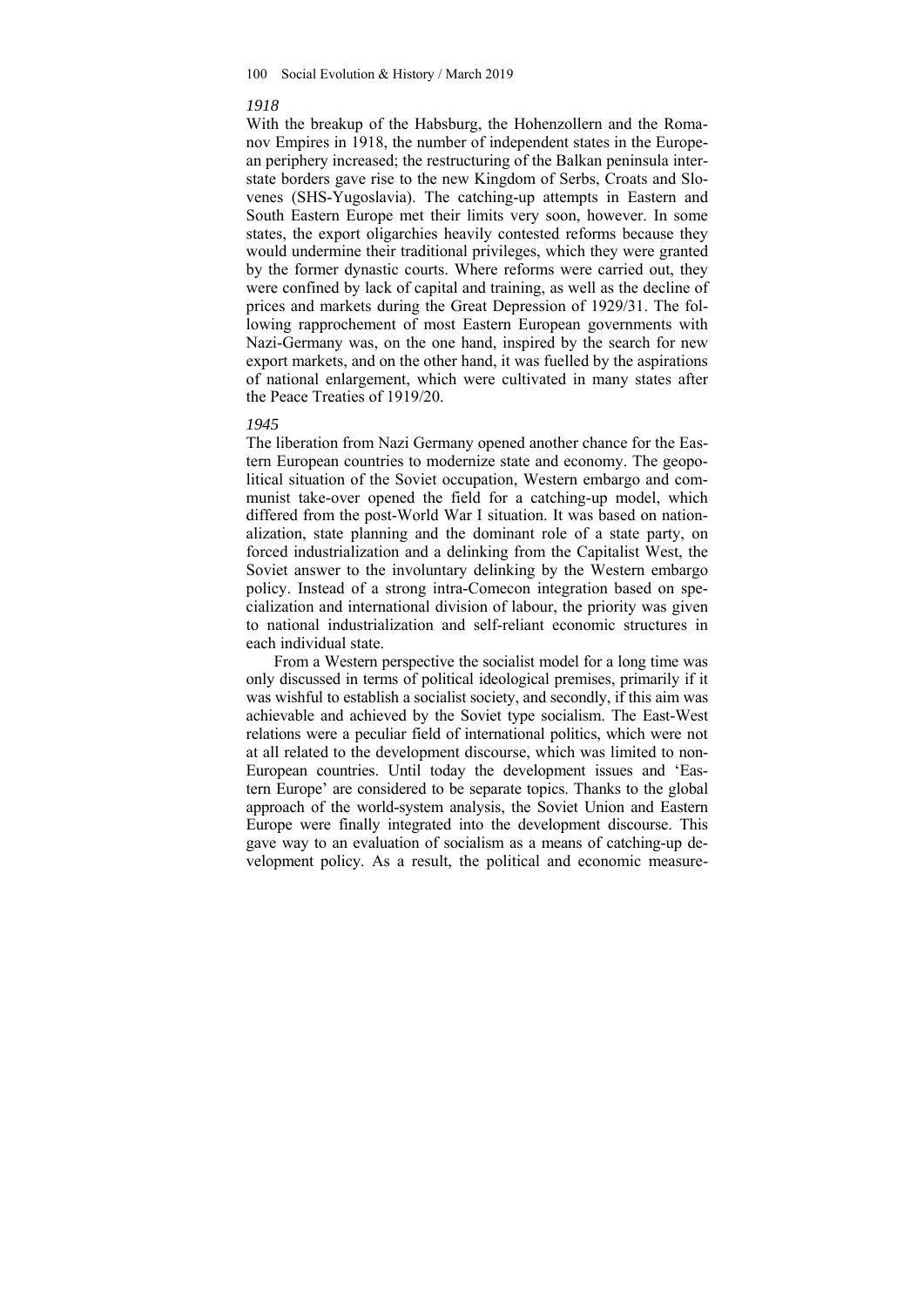ments of socialist planning and development were analysed as means to up-grade and to integrate peripheral Eastern Europe into the world economy; at the same time global economic changes were acknowledged to be decisive for the regional performance of Eastern European socialism (Frank 1977, 1992; Hofbauer and Komlosy 2000; Komlosy 2012). The increase of trade and financial relations, and in some cases of industrial cooperation, in the 1960s and 1970s, which marked a shift from import-substitution to debt-based, import-led growth, thus could be discussed in a broader framework, which was able to combine internal blockages of the socialist system with a new global paradigm. As a result of the new international division of labour, the core countries entered into post-industrial knowledge-based capitalism, while peripheries were integrated into the world economy to provide basic industrial assets and mass products. It follows that the world economic crisis of 1973/74 marked the transition for the socialist countries to fully reintegrate into the capitalist world economy; also in the Third World, import-substitution was replaced by new types of dependent integration. As long as the political and military alliances of Comecon and Warsaw Treaty Organization were operating and the Communist Parties controlled internal policy as well as external exchange, the socialist system seemed to be in power. The declining productivity, indebtedness, and growing social discontent about the gap in the living standard, which was more and more compared with the West, contributed to the opening of economy and society towards capitalist market elements, which contradicted and finally undermined political primacy.

#### *1989/91*

The year 1989/91, when the socialist systems in Eastern Europe, the Soviet Union, Comecon and Warsaw Treaty Organization collapsed and the regional integration was replaced by informal capitalism and spontaneous westernization of those sectors and regions which could find markets and partners, can in no way be regarded as a point of departure for catching-up. It introduced a period which is characterized by enormous disintegration, bankruptcy, de-industrialization, loss of jobs, income, savings and social security, expressed by a decline in lifeexpectancy of 5 to 10 per cent in all Eastern European states except Czechoslovakia between 1989 and 1993 (UNICEF 1994: 35/36) – giving rise to the new technical term 'transition mortality.' At the beginning the threatening impacts of this decline were withhold or denied by the Western and Eastern propaganda, associating the end of socialism with the hope for a better future. Only after a while the Western public was warned of impoverishment and decline in Eastern Europe. The border control was established to replace the Iron Curtain in order to avoid the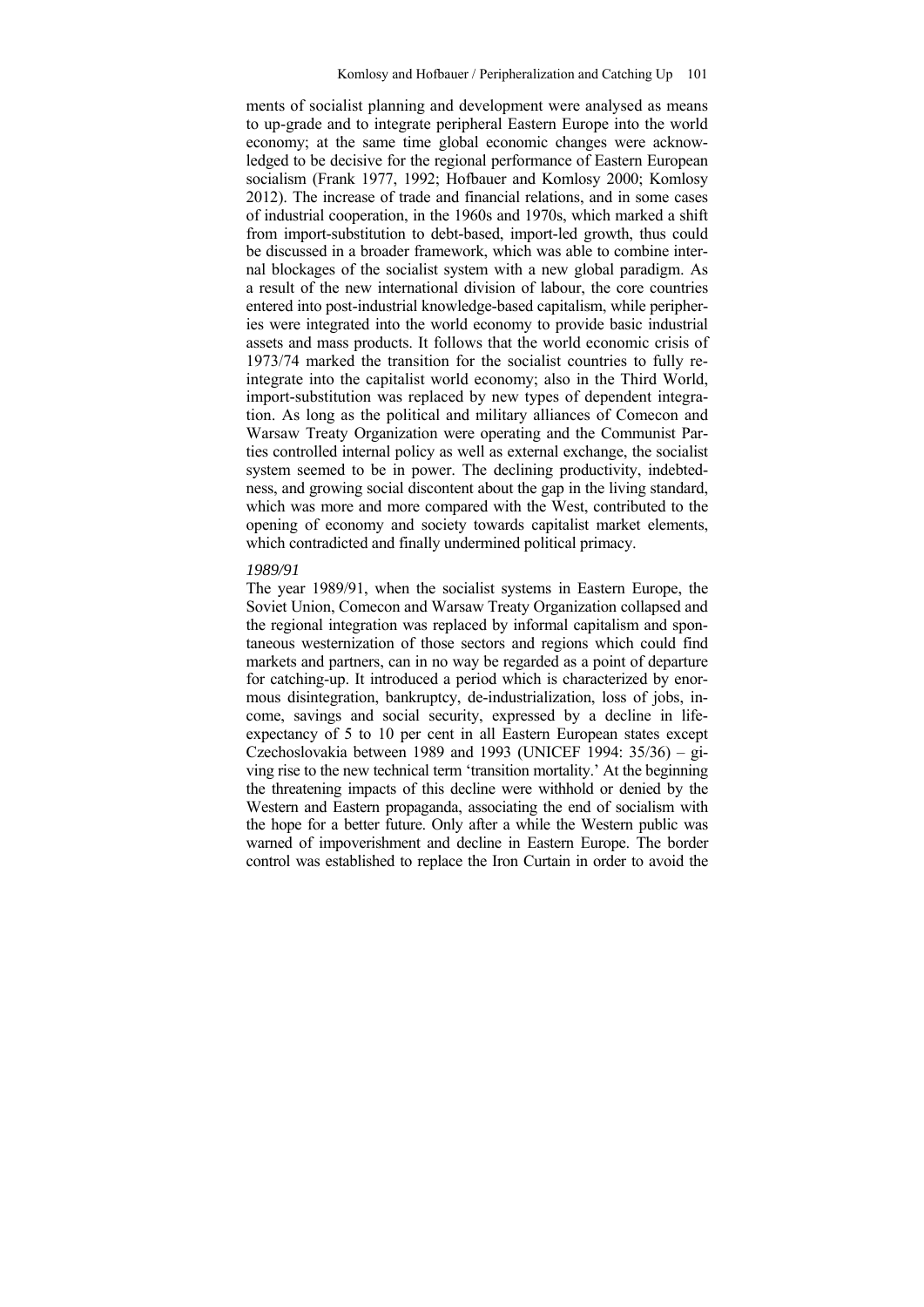#### 102 Social Evolution & History / March 2019

spread of social problems to the West. The Western public is still misled by the idea that Eastern Europe was facing the legacies of communism. This misinterpretation enabled Western media and governments to make up the take-over of markets, firms and labour, the degradation of skilled industries to cheap work-benches, as a strategy of relief. The Eastern Enlargement of the European Union, beginning in 2004, opened a new stage of polarization between Eastern and Western Europe, increasing the pressures on East European governments to comply with the requirements of the European Union core.

## **LONG-TERM CONTINUITIES AND CHANGES**

The five periods between 1867 and 2004 represent continuity and change. There is continuity with regard to the overall aim to strengthen the economic structures on the regional/national level in order to improve the region's competitive position within the inter-regional division of labour. Conversely, the general decision if autonomy should be improved on political or on economic grounds, the internal orientation of economic politics and the external alignments show a great variety. The variation does not so much concern different regions and states; it is rather a variation between different periods, which each show a high correspondence between particular states. This strengthens the assumption that successes and failures to catch up depend upon a specific relationship between regional attempts and global conditions which are strongly shaped by world politics and the world economy. Thus, the five periods correspond to five cyclical shifts, each representing a catching-up cycle.

One has to distinguish periods more or less favourable for catchingup. Success and failures depend on politics carried out by national governments, and they depend on international conditions: on the one hand, on the character of economic conjuncture, that is a period of stability or crisis, or a period of expansion contraction; on the other hand – on the state of international relations, that is a period of peace and political stability or of turmoil, break-up of states and war. Successful catching-up does not necessarily rely on economic upswings and peaceful coexistence; in some cases such conditions favour catchingup, in other cases peripheral countries may profit from crises and conflicts in the core states opening up perspectives for peripheral states to improve their situation.

We can observe the following paths of development:

a) *Associative dependent integration with the world economic centres*, as it was and is on the agenda in the periods of 1867−1918 (for Eastern Europe except Hungary), 1939−1945 and 1989/2006ff, is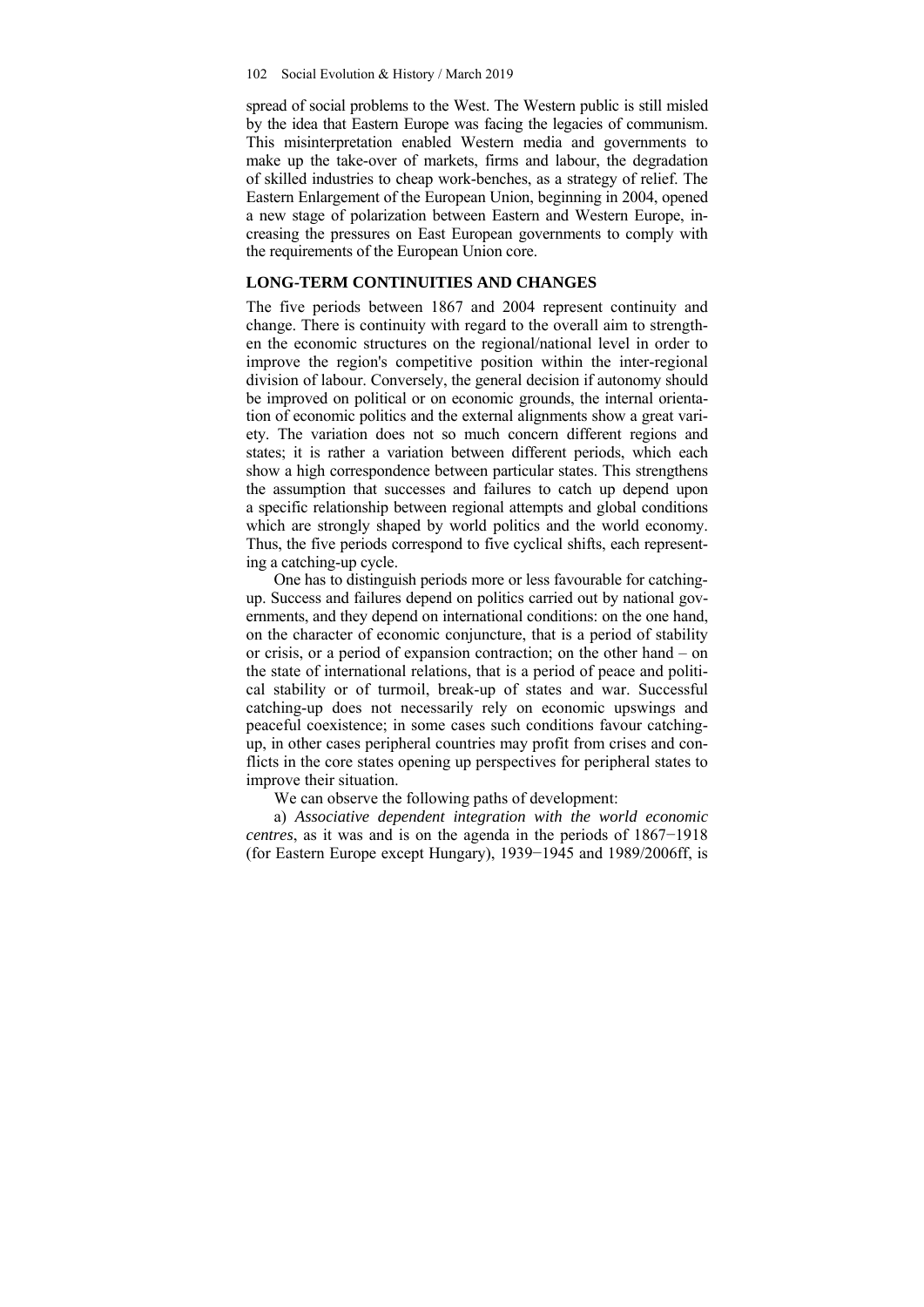an obstacle for self-reliant development. It serves the economic interest of the centres and of a small Eastern Europe elite cooperating with these centres (colonial type society). Peripheralization is inevitable. However, the roles the peripheries fulfil for the centres change according to economic and technological cycles. As there is no aim of selfreliant modernization, failure is not due to a trap, but rather predictable. Or, if one considers dependent integration as a means of catching-up, the trap lies in the idea of equal opportunities for cores and peripheries.

b) *Self-reliant national and/or regional integration* pursues a different path of development, rather counting on import-substitution, production for the domestic market, employment, education and skills allowing to exercise research and development and to supply export markets with processed goods. As a result of *dependencia* theory, which emphasized the peripheralizing effects of the relationship between cores and peripheries in the course of the latter's integration into the world economy, the de-linking and dissociative paths of development seemed to be viable to avoid the trap of peripheral integration. It was backed by historical investigations into the strategies of the leading industrial powers, which equally had relied on protectionism in order to develop industrial competiveness. Severing disadvantageous links with the former colonial power was a strategy pursued by a big number of East European and Third World states after decolonization and gaining independence. Under the conditions of global inter-dependency after 1973 unilateral de-linking of peripheral states turned out to promote isolation without development, hence opening a new debate on adequate strategies to combine dissociative with associative policies, strengthening self-reliance by new forms of regional integration.

## **REALIZATION AND OBSTACLES TO CATCHING-UP DEVELOPMENT**

However, the claim for self-reliance does not necessarily lead to the desired results; it risks failing because of different restrictions. We can observe three periods when Eastern Europe undertook attempts to overcome peripheralization, namely: in 1867−1918 under the Dual Settlement in Hungary; in 1918−1939, and in 1945−1989. Why did these attempts (which showed temporary success) fail?

1) *Growth trap/cyclical trap* (1867−2006).

The Western model, which requires peripheries for its own success and therefore, creates, shapes and reproduces them; hence it cannot be simply transferred to a periphery with its economic structures oriented towards fulfilling specific functions for the centres. This ob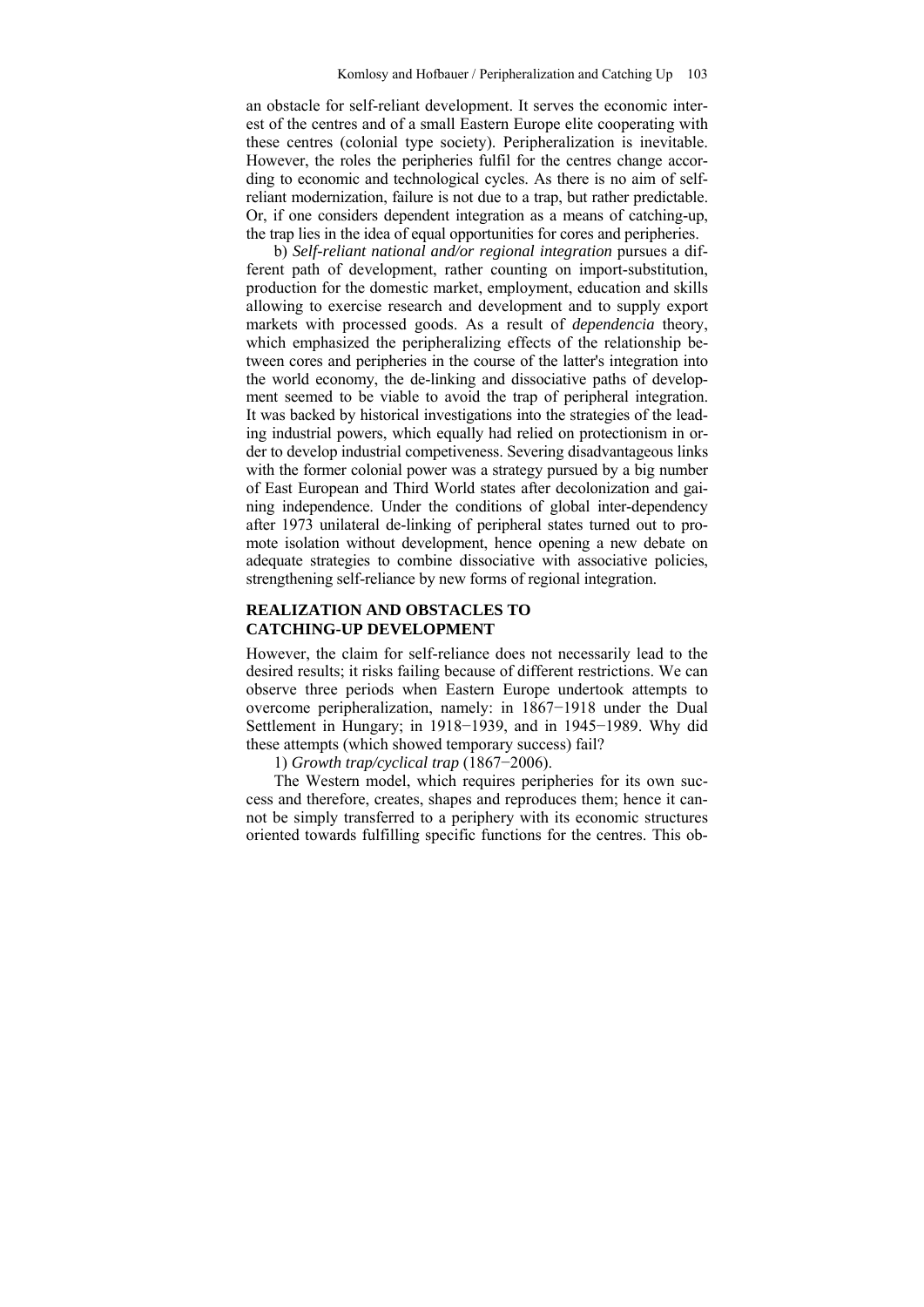jection concerns capitalist industrialization, but it refers to socialist industrialization as well.

World capitalism (as well as all those who depend on it or strive to copy it or catch up with it) is characterized by economic cycles, when periods of expansion alternate with recession periods, the latter provoking a necessary adjustment for a new period of expansion. The adjustment to a new cycle is usually linked with a new regional, sectoral and technological pattern, which brings along changes of the interregional division of labour. The growth shifts to new industrial branches while pushing the old branches of growth into a marginal position. *Hence, the regions that had concentrated to be competitive in those very branches (the very aim of catching-up), are driven aside and overtaken by new developments and innovations, in which they can only participate by taking over a dependent position again.* So the cyclical innovation of capitalism reproduces the imbalances in regional development at each specific moment of history, trapping the peripheries' strive for catching-up like a vicious circle. It is very rare, that a periphery can profit from a cyclical shift.

2) *National trap* (1867−1945; 1989/9−2004).

The national trap may take several forms. The Hungarian government in the Dual Settlement period (1867−1918) claimed *Madjar national hegemony over the non-Madjar parts of the country*, hence provoking a resistance (against the Hungarian centre Budapest) which impeded the stabilisation of political autonomy within the Dual Habsburg Monarchy. So Austria and Hungary both became victims of the territorial break-up of the Monarchy. *The new non-German and non-Madjar national states* founded, or enlarged by new regions, in 1918 were also caught in a national trap. In the inter-war period they *suffered from fragmentation*, which rendered economic recovery and self-reliance more difficult. Nationalist ambitions prompted the cooperation with Nazi-Germany in which Eastern Europe fulfilled the role of a supplier of food, raw material and manpower for the war. Even the socialist period, which forced the Soviet satellites into the regional integration of Comecon, was blocked by ideas of national(ist) autarky, impeding a deeper economic integration of the socialist block. Today the permanent strive towards (nationalist) secession of those who hope to improve the pace of EU-integration by separating themselves from − apparently − less developed parts of the state, opens the door for foreign political and economic influence on regional developments.

3) *Debt trap* (1867−1914; 1970−2004).

The indebtedness, on the one hand, results from lack of capital, which again results from the peripheral integration into the inter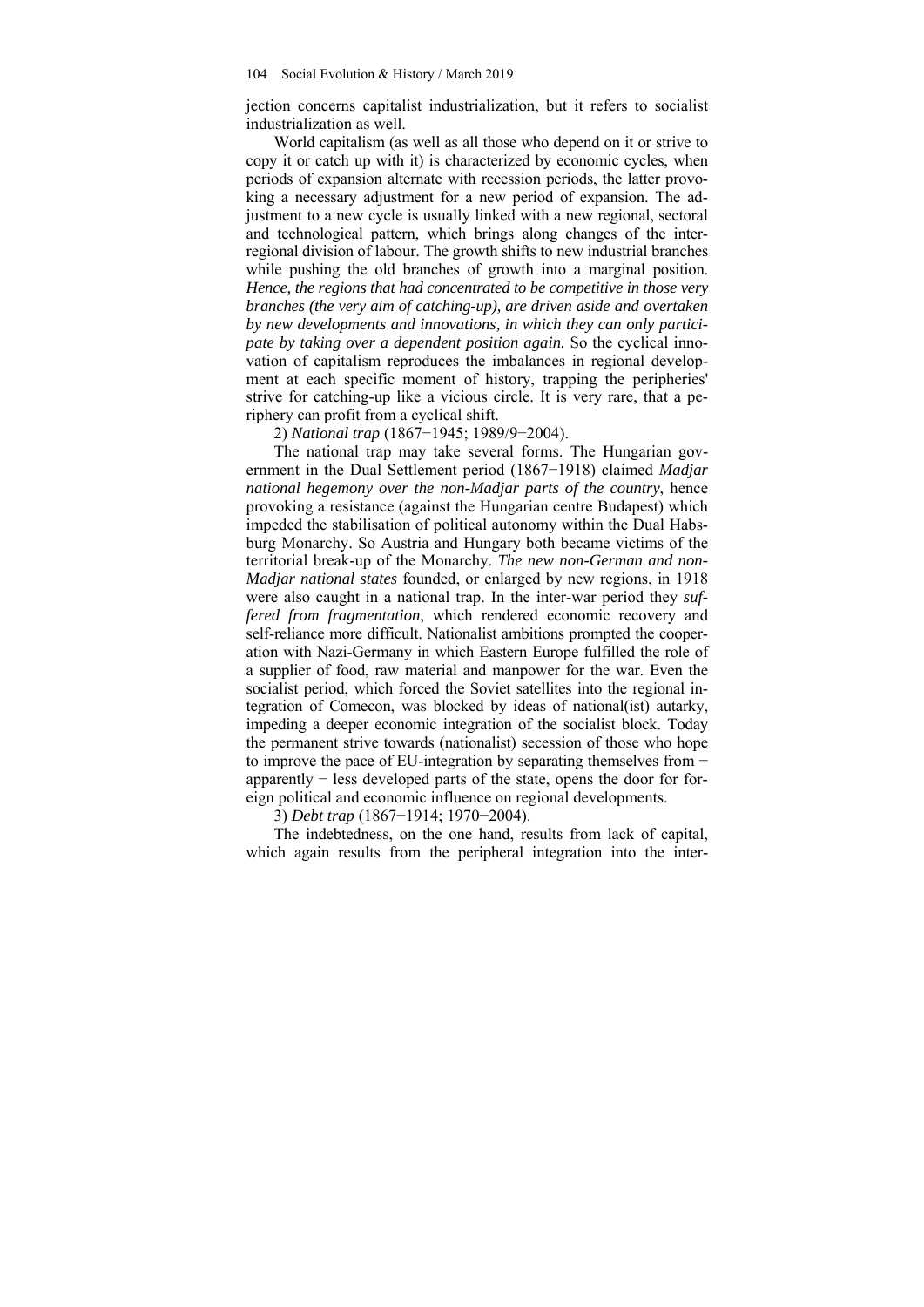regional/inter-national division of labour. On the other hand, it cannot be separated from the model of development, which can either count on internal resources or on foreign credit to enable the import of technologies and know-how. So the *debt trap* goes hand in hand with the growth trap. As long as exports find markets and allow paying the debt back, the model appears successful. With a shifting cycle, protectionist measurements, and new competitors debt-based catching-up may lead to a dead end. If the creditors raise the interest rates the trap is perfect.

Hungarian industrialization efforts in the last third of the nineteenth century relied on foreign capital, thus conflicting with the goal of national autonomy. The inter-war lack of capital, aggravated by the Great Depression, explains why most of the Eastern European states sought the cooperation with Nazi-Germany. After a period of delinking of the socialist block from the capitalist world (which on the one hand was imposed on the socialist states by the Western embargo policy, and on the other hand, was a reaction of the socialist states to pursue a socialist model of industrialization) between 1945 and 1970, the 1970s saw a shift from import-substitution to import-led growth, hence relying on credits which at the time of the world economic crises of post-1973 were cheaply available. When the interest rates were raised in 1980, it was only a question of time, when the debtors became caught in a debt trap, which ended the project of economic selfreliance first economically and then politically.

4) *Militarization trap* (1867−2004).

One must not forget the *military factor* which interfers into the success and failures of self-reliant paths of developments. Building up a self-reliant military sector may serve as a means of protection, and probably, it can be hardly avoided. At the same time militarization involves a state or alliance of states (block) into the arms race, which again − like the competition for growth rates − represents a trap, which is directed against the aim of the project itself. This happened in the Warsaw Treaty Organisation and the Soviet Union during the 1980s.

#### **NEW LINES OF PARTITION AFTER 1989/91**

After the collapse of Communism and the dismantling of the Iron Curtain, we face the establishment of new regional partition lines. Their geographical extension is shifting eastwards, along with the enlargement of Western influence over Eastern Europe. Constitutive for this period is on the one side the attractiveness of the European Union, on the other side – the weakness of Russia. As the enlargement of NATO, European Union (EU, Schengen Space, and Euro-Space), and World Trade Organization *etc*. is not synchronized, membership varies and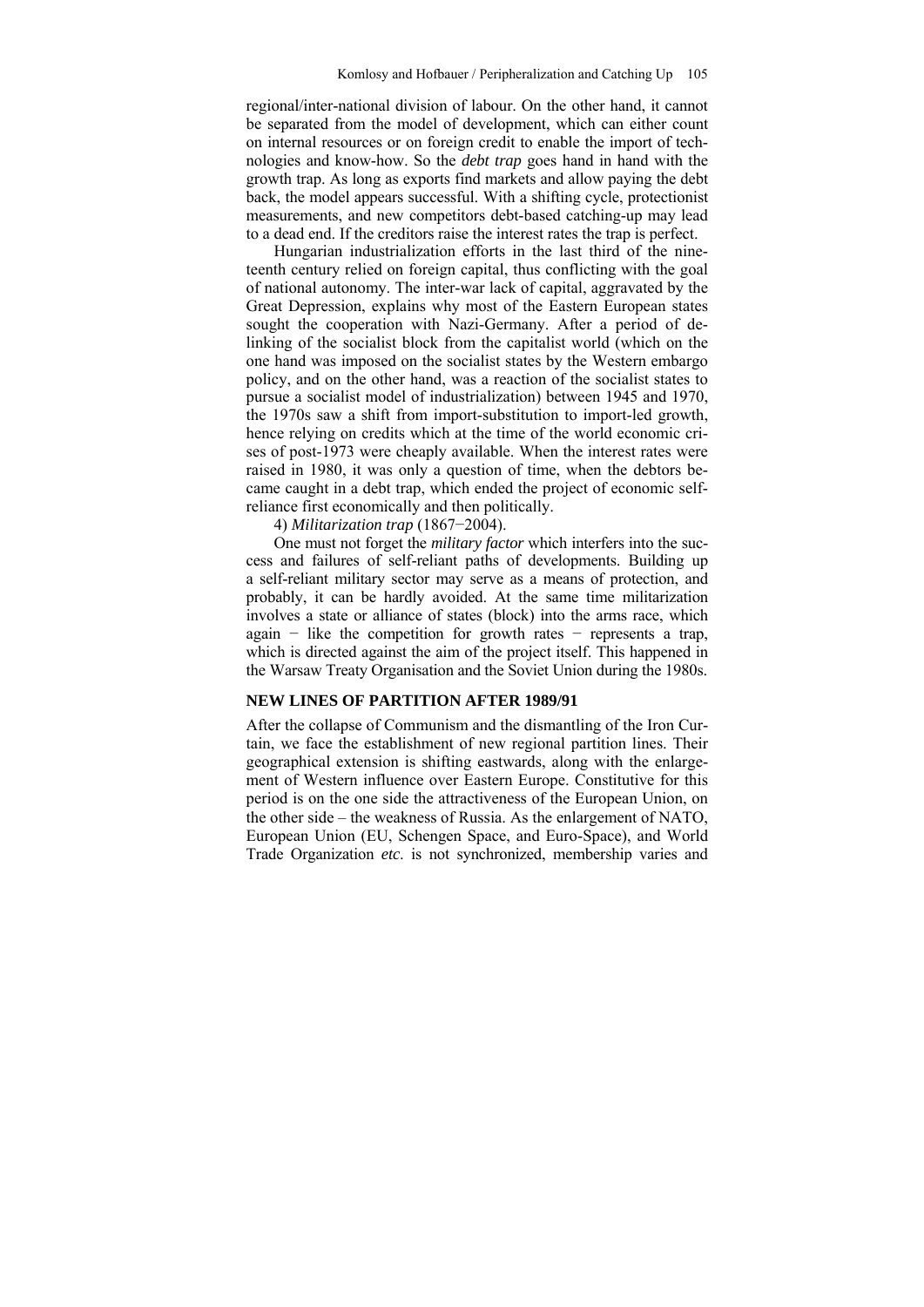territories and borders overlap. There is a competitive situation of accession – with regard to single candidate states as well as with regard to different agreements and alliances, allowing imposing far reaching conditions of accession not only upon new members, but on waiting applicants as well. The aspirants act against each other without considering the possibility of mutual support, regional coordination, or the setting up of conditions from their side. Their willingness to fulfil Western demands and requirements deserves special exploration.

Since the breakup of Comecon, Warsaw Treaty Organization and Soviet Union (1991) we face the enlargement of the European Union (Hofbauer 2007). The same applies to the enlargement of NATO. In ironical analogy to the 'permanent revolution' propagated by Leo Trotzky, one can in this case speak of 'permanent enlargement'. All Eastern European states are seized by this process, which is not restricted to formal membership. The European Union enlargement represents a sequence of required adaptions, which have to be fulfilled without time limit. Equally, the EU enlargement does not involve all aspirants at the same time, it advances step by step, confronting each single aspirant in bilateral talks with the European Union, allowing to impose the *Aquis communitaire* on each member state, thus creating a Europe of concentric circles, corresponding to the popular metaphorical expression of the 'Europe of different speeds'.

– The inner circle of the 15 elder members is surrounded by an outer circle of the ten new members of the 2004 enlargement.

– The next circle comprises the aspirants of 2004 (Romania and Bulgaria) and 2006 (Croatia, Macedonia and – with growing reservations in the meanwhile – Turkey).

– A small number of states, linked to the Union by Association Treaties, are hopeful to join the aspirant status soon, thus willing to open their markets, lower the cost of production, *etc*. (*e.g*., Serbia, Montenegro, Bosnia and Herzegovina ...)

– A number of states are in a waiting position; their future membership is not excluded; it is mentioned as a long-run perspective, thus contributing to an attitude, which makes them ready to fulfil any condition in order to approach membership. In this situation the split up of states according to their regional abilities to adapt to Western demands is a severe threat for state unity (for the break-up of states see the example of Czechoslovakia and Yugoslavia. With the separation of Serbia, Montenegro hopes to accelerate the rapprochement).

– Last but not least, there are European states beyond the reach of the present enlargement process. Future membership was denied to them – because of 'wrong' political performance (like Belarus, Uk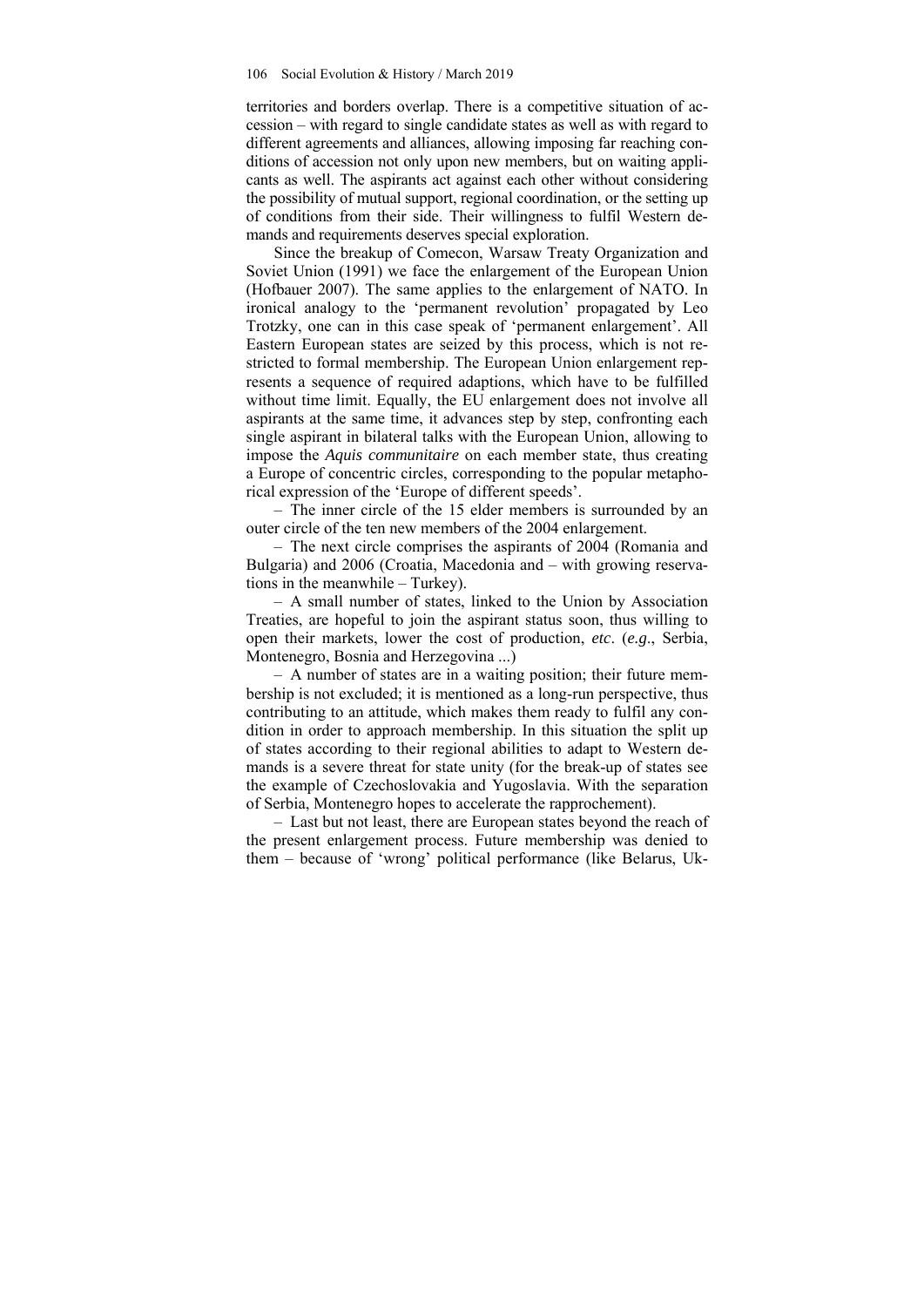raine and Armenia), or extreme instability (like Albania and Moldova-Transnistria) at the time. There has been strong pressure on those states from the West, linked with promises of integration into Western military and economic alliances, if they severed the cooperation with Russia. Moldova and Georgia signed the European Partnership Agreement with the European Union in 2013, while Belarus and Armenia upheld strong ties with Russia and the Eurasian Customs Union. In the Ukraine, which also heavily relied on economic cooperation with Russia, the pressure gave way to the Maidan uprising, leading to a regime change and a close association with the European Union and the United States on the one side, provoking the dissociation of the Donbass and Crimea, backed by Russia, on the other side. Finally, Ukraine's dependent association with the West did not only undermine state unity, but promoted growing economic dependency from the West.

– In the case of Russia, membership is not taken into consideration. Conversely to the other Eastern European states, this applies for both the EU-European and the Russian side. Russia is considered – and considers itself – as a Great Power, with a diminishing zone of influence, however.

After the collapse of the Soviet Union, there were several attempts of regional integration of the former Soviet Republics, involving all successor states with the exception of the Baltic republics, which joined the European Union in the first round of enlargement (Community of Independent States; Common Economic Space; GU(U)AM-Association of Azerbaijan, Georgia, Moldova, Ukraine; Uzbekistan left in 2005; Eurasian Economic Community).

The mentioned projects are restricted to the territory of the former Soviet Union. The level of integration cannot be compared with the Western institutions, which compete with the Eastern projects in Eastern Europe and the states of the former Soviet Union, challenging their cohesion by political pressures as well as by competing offers. For instance, the refoundation of the GUAM in May 2006 was patronized by the USA – showing the competing aspirations to control the former Soviet republics in Eastern Europe and Central Asia.

As a result of the ongoing integrative attempts which overlap in those parts of Eastern Europe, which were part of the Soviet Union before 1991, a certain number of states are squeezed between the EUenlargement and post-Soviet offers of integration: Belarus, Ukraine, and Moldova-Transnistria (Hofbauer 2006). The lacking attractiveness of Russia as a partner for regional integration is not only due to the Eastern Enlargement of the European Union. The Russian weakness is also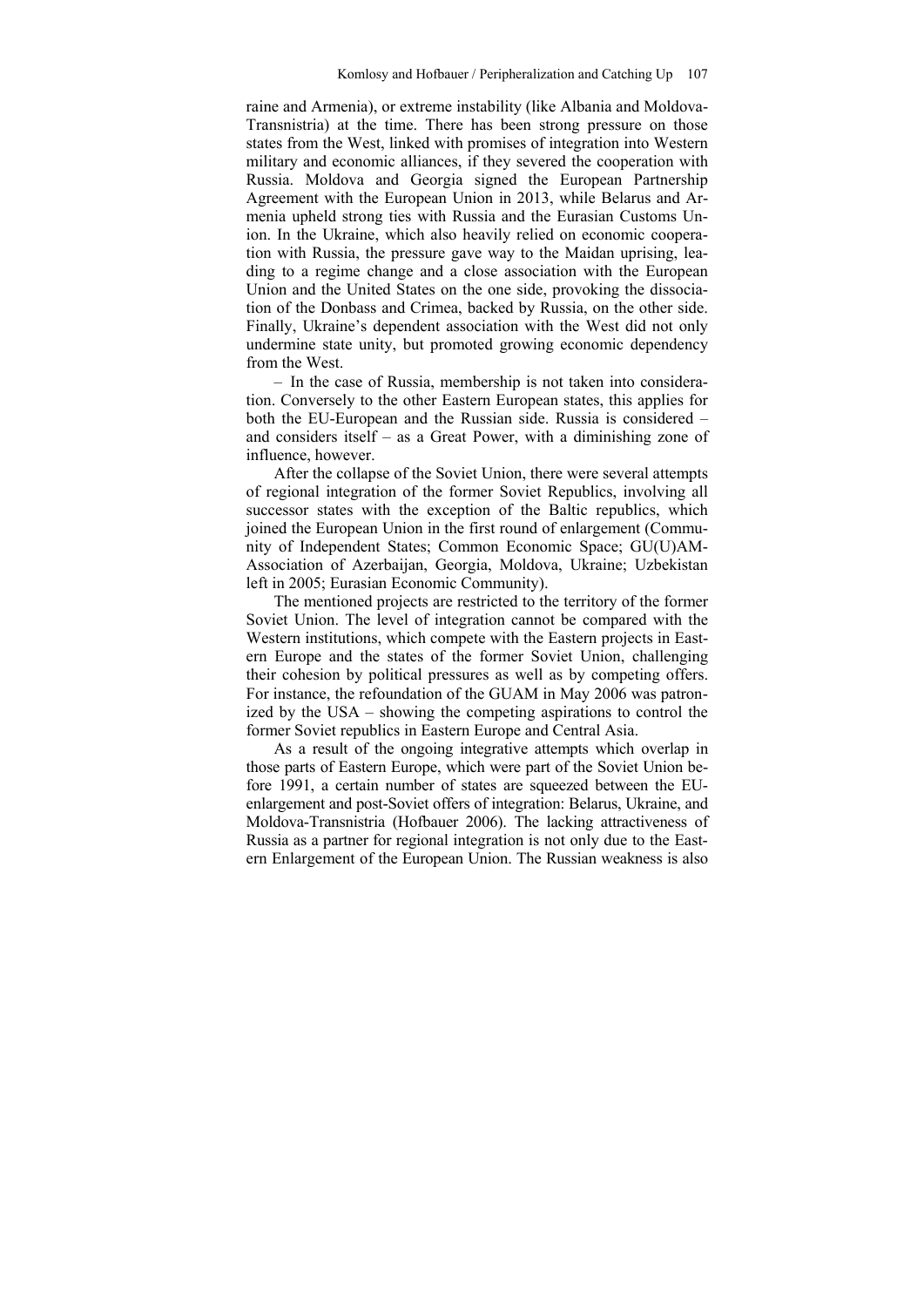based on the missing perspective of development and integration for the former republics and neighbours. Neo-Russian economy relies on the production and export of energy and raw materials. By imposing prices, quantities and guaranties, it is able to blackmail the costumers without any offer for a common development (Krasilshchikov 2005).

With the collapse of the Soviet Union, 'Europe in between' had experienced a shift to the East. It was joined by former Soviet republics, whose situation is characterized by isolation and lacking perspectives of regional integration.

### **PRELIMINARY CONCLUSIONS**

On a theoretical as well as on a practical level there is only one way out: the catching-up goal, which is imposed as a necessity by the core regions in order to keep the peripheries cooperating has to be overcome. Catching-up has to be replaced by a self-reliant development on the local, regional, and national levels as well as a trans-national integration on equal terms beyond the constraints of the hegemonic economic and political powers. The strategies of a self-reliant regional integration would have to be based on the following pillars: Economically local and regional markets would enjoy priority over export markets, local and regional production would gain priority over import-led growth and export orientation. Peaceful economic and political coexistence would allow nation states and supranational alliances to exercise a self-reliant currency policy, not allowing the U.S.-Dollar to make up for the indebtedness of the United States any more. Politically the priority for local and regional decision-making would go hand in hand with integration on equal terms, strengthening the local, regional, and national autonomy vis-à-vis the Great Enterprise and the Great Power interest to maintain an unequal division of labour.

**NOTE**<br>
<sup>\*</sup> A first draft of this paper war presented in June 2006 at the Institute for World Economy and International Relations (IMEMO) of the Russian Academy of Sciences in Moscow. It was published in Russian in: Mirovaja Ekonomika i mezhdunarodnye otnoshenija 2008, 4: 57–70; German translation in: Zeitschrift für Weltgeschichte 2009, 10 (2): 99–118.

#### **REFERENCES**

Chase-Dunn, Ch. (ed.) 1982 *Socialist States in the World-System*. Beverly Hills-London-New Delhi: Sage.

Frank, A. G. 1977. Long Live Transideological Enterprise! The Socialist Economies in the Capitalist International Division of Labor. *Review Fernand Braudel Center* 1 (1): 91–140.